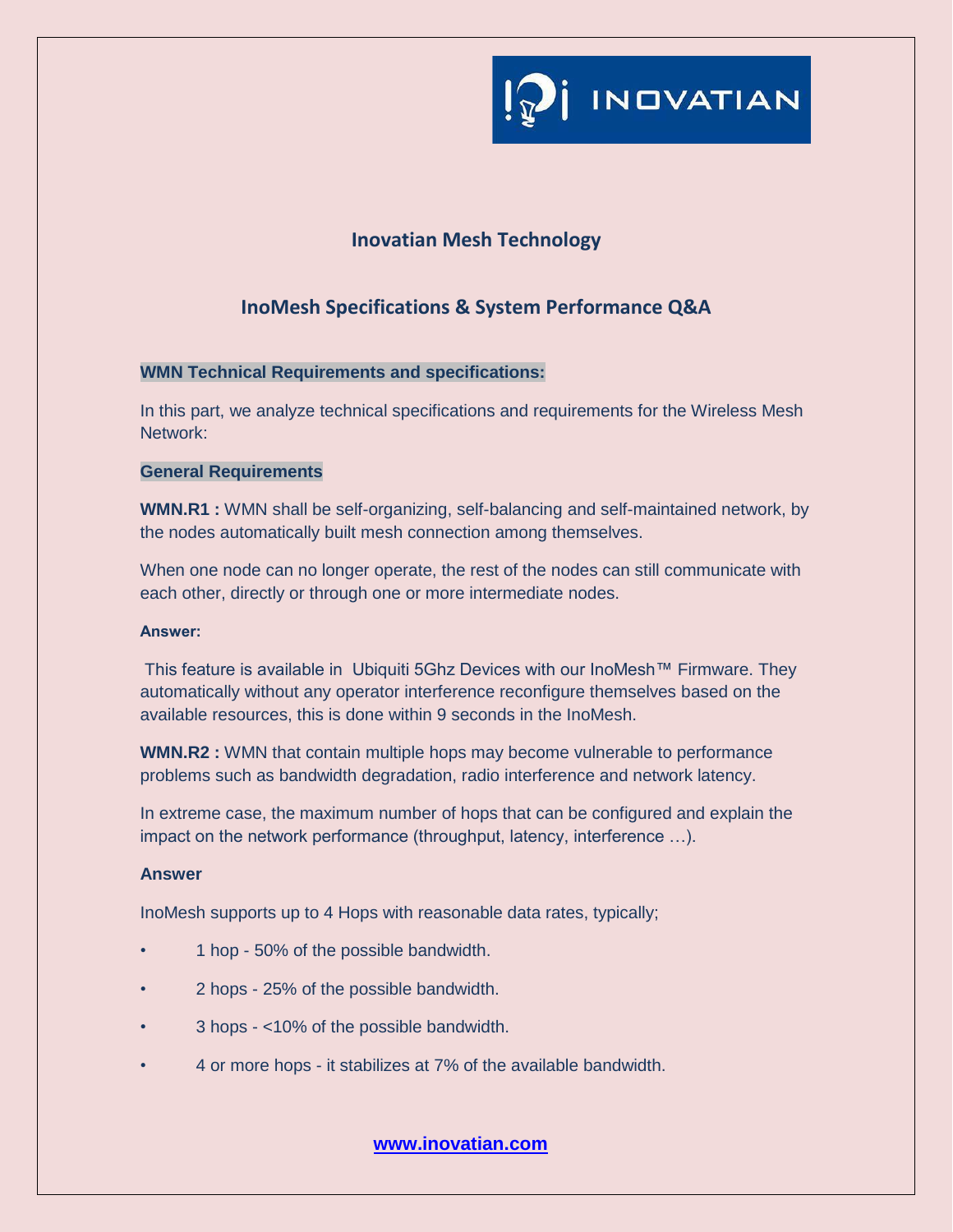

**WMN.R3 :** Radio interference is a serious issue that affects the performance of any wireless mesh network since when any part of the network is affected, the overall network performance degrades (mainly if wireless access and backhaul share the same radio).

WMN shall support a radio Interference protection/cancellation mechanism to limit interference impact.

#### **Answer**

InoMesh uses 5GHz frequency band for mesh connectivity and mesh nodes use nonoverlapping channels to avoid interference. If interference is detected the controller (an intelligent switch between the mesh and the internet) will manage switching the units to another channel. We do not recommend that the units do this function all by themselves since with a large mesh much of the bandwidth (possibly 90%) is wasted on this function. We do not recommend using the same radio for mesh and access at the same time. This has drastic effects on the bandwidth since coordination between both functions between multiple devices is wasteful of bandwidth.

Our UniFi units, mostly APs, follow the 802.11 standard that has built in dynamic channel allocation based on interference.

**WMN.R4 :** the wifi mesh network shall support a seamless mobility/roaming inter AP.

#### **Answer**

With our InoMesh Node Clients can seamlessly hop between Mesh nodes without experiencing any disconnections. The MAC address is bound to a particular IP address. The controller controls the user session and will maintain it if the user moves from one AP to another within the same network. If a user is sitting at the edge between two APs and keeps switching between them, this could lead to poor performance. However, the controllers can in this case force the user to stay within one AP.

**WMN.R5 :** WMN shall support security mechanism for authentication and encryption (for both wireless access and wireless backhaul interfaces). What are the supported security standards?

### **Answer**

We are Using Separate frequency for Backbone Mesh Devices (5Ghz) and End User device (2.4 Ghz) to avoid interference. We do not broadcast the mesh SSID to make things more difficult for the amateur hacker.

UAP-AC-PRO AP supports

WEP, WPA-PSK, WPA-Enterprise (WPA/WPA2, TKIP/AES)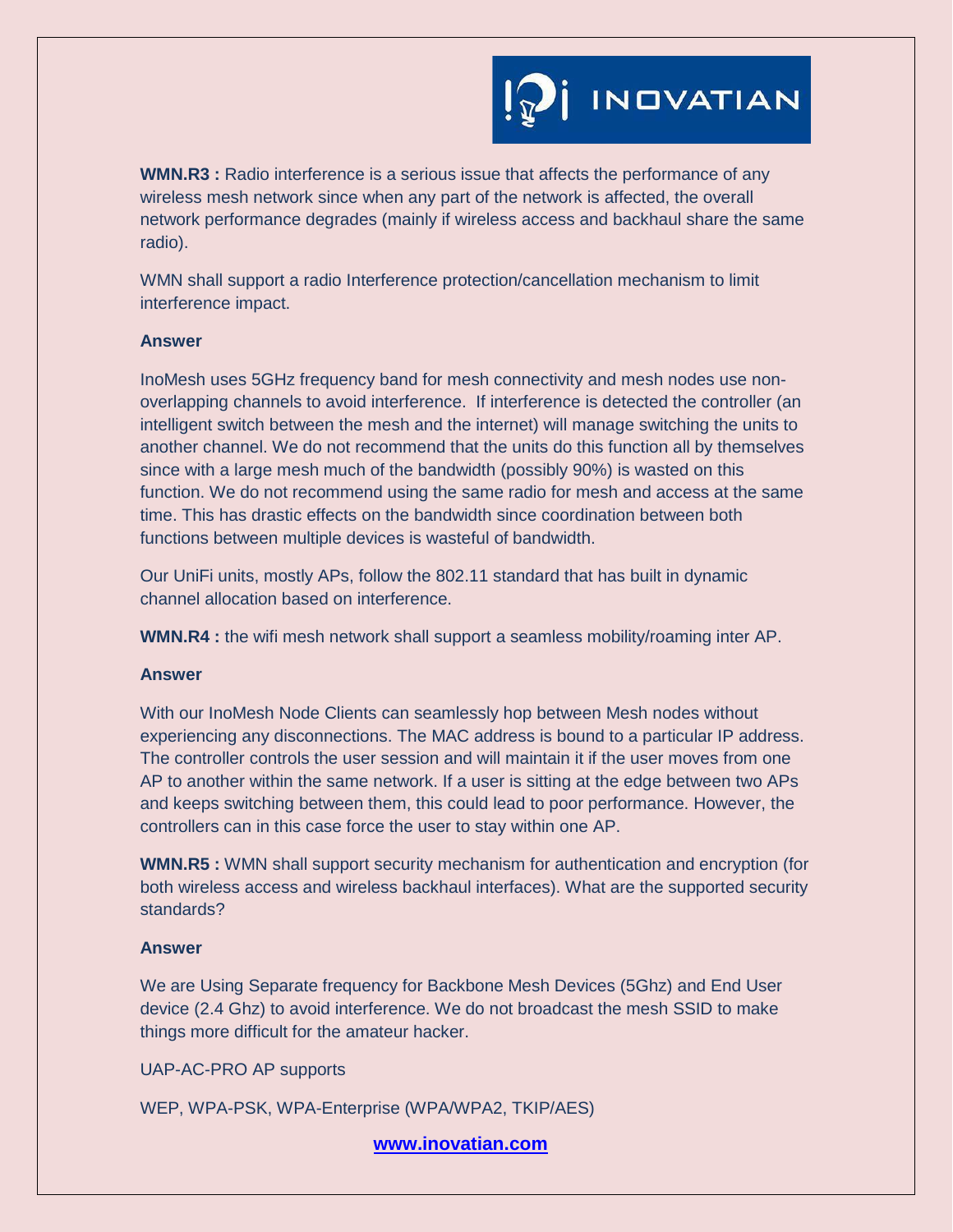### **Access Point Requirements**

**AP.R1:** WiFi Acces Points (AP) must be compliant with IEEE802.b/g/n standards in order to have flexibility in term of frequency band, offered throughput and bandwith.

Should specify the 802.11 protocol compliance.

# **Answer**

Ubiquity Bullet HP M2 and M5 support 802.11b/g/n and 802.11a/n respectively.

Ubiquiti UniFi AP supports 802.11 a/b/g/n/ac

Dual-band upto 3X3 Mimo Technology and convenient 802.3af PoE+ compatibility..

**AP.R2:** WiFi AP must be able to cover indoor and outdoor deployment scenarios.

Indoor AP should interoperate with Outdoor AP and vice versa.

## **Answer**

UniFi AP provides support for indoor deployment it has a weather proof design, UniFi AP features simultaneous, Dual-band, up to 3X3 Mimo Technology and convenient 802.3af PoE+ compatibility.

**AP.R3:** WiFi AP shall offer automatic discovery and must be self-configured from Access controller.

# **Answer**

Feature is available in UniFi AP and Bullet HP M2 and M5.

AP.R4: WiFi AP shall offer possibility to balance traffic (User & Backhaul) between 2.4 & 5 Ghz frequencies band.

# **Answer**

We recommend using separate radios for mesh and access. We recommend the mesh to be in the less popular 5GHz band and the access to be in the more popular 2.4GHz band. This is because of the abundance of devices in the 2.4GHz band. In this scenario, balancing is achieved automatically. Support is available for both indoor and outdoor APs.

UniFi AP is dual band and capable of load balancing.

**AP.R5:** WiFi AP must be interoperable with all WiFi products compliant with IEEE802.11b/g/n/s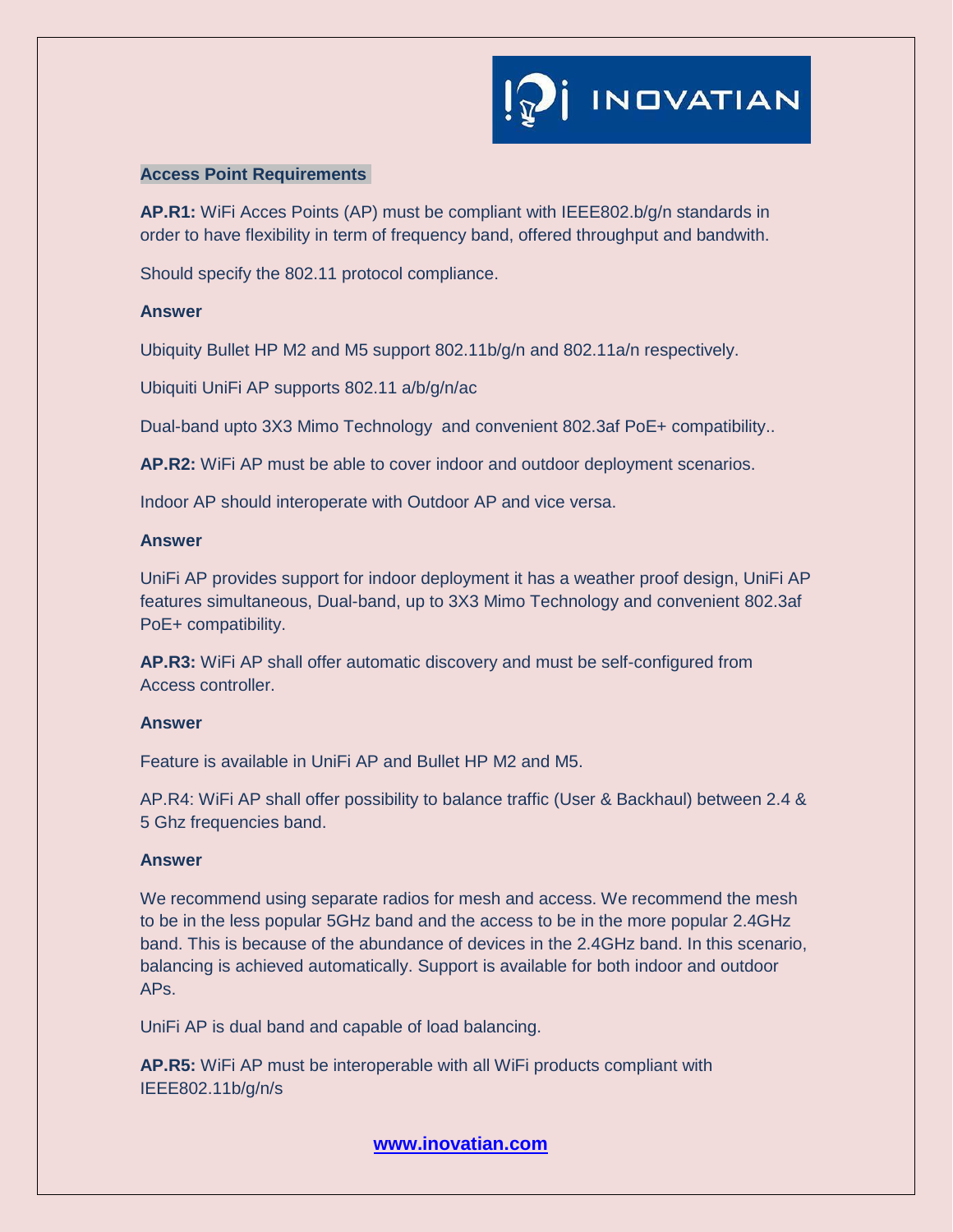

# **Answer**

Supported by both indoor and outdoor APs

**AP.R6:** AP WiFi must support automatic/manual-configured power control feature.

### **Answer**

Support Available for Both indoor and outdoor APs

**AP.R7:** WiFi AP must support 2.4 and 5 GHz frequencies band.

### **Answer**

The devices we use all have a country setting and automatically comply with the regulations of the country set. We will focus on parts of the 5GHz band for our mesh and access functions.

Our UniFi APs support dual band operation. Our Bullet M2 and M5 are band specific.

**AP.R8:** WiFi AP must support BPSK, QPSK, 16 QAM and 64 QAM modulation scheme.

### **Answer**

Support is available for both indoor and outdoor APs.

**AP.R9:** WiFi AP shall be modular and shall operate on multi-radio, multi-channel and multi RF mode.

### **Answer**

Both indoor and outdoor APs support multi-radio milti-channel and multi RF modes. The UniFi AP is simultaneous dual band.

AP.R10: WiFi AP shall support Dynamic Channel/Frequency Assignment. This feature will allow AP to change Channel/Frequency when there are interference/bad SNR.

If supported, should specify in which frequency band is applicable (2.4 Ghz or 5 Ghz or both).

## **Answer**

Yes Support Available for Both indoor & Outdoor APs accordingly we can configure them.

IEEE 802.11 b/g/n: 2.4 – 2.484 GHz

IEEE 802.11a/ac: 5.15 – 5.25 GHz; 5.47 – 5.725 GHz; 5.725 – 5.85 GHz.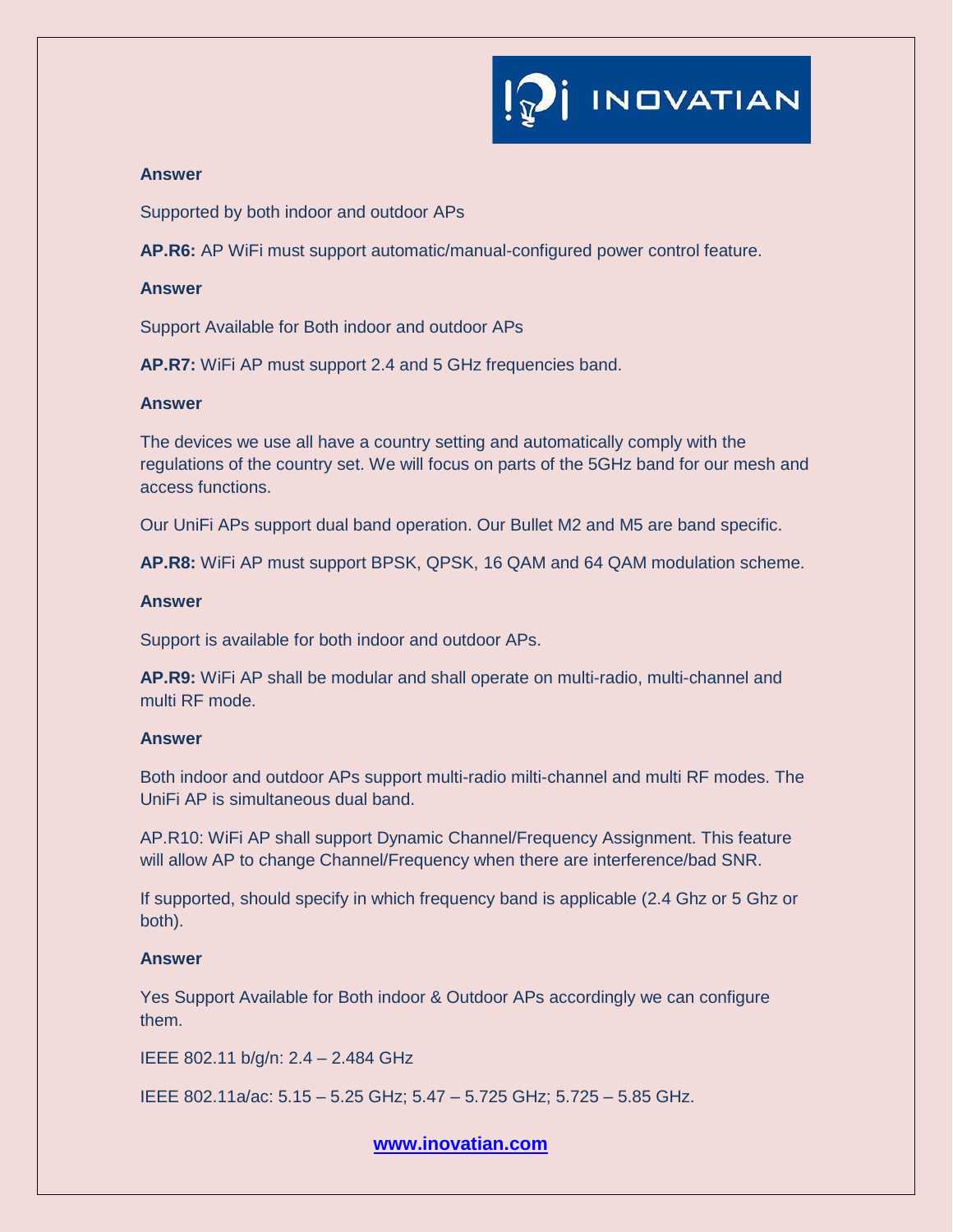

**AP.R11:** specify all supported power source (AC, DC, PoE…).

#### **Answer**

Standard 802.3af Power over Ethernet (PoE), the units come ready for AC power. A power injector is available with every unit (when a mesh unit is combined with an AP, they are housed in a plastic pipe), and the power injector is placed within the pipe. The only input to such a device is AC power. DC power is optional but must be stated in the purchase order.

## **AP.R12:**

specify the supported radio mode.

- Single radio mode : one channel (a half-duplex connection) is shared by all traffic (wireless access and wireless backhaul…)

- Dual radio mode : one radio is dedicated to wireless access traffic and the other radio is dedicated to wireless backhaul traffic, this mode offers minimal improvement with bottleneck still existing in the shared backhaul connection (ingress and egress traffic) since wifi connection is half-duplex.

- Multi-radio mode: a dedicated link interfaces for backhaul and user traffic: One radio for wireless client traffic, a second radio for ingress wireless backhaul and a third radio for egress backhaul traffic, this mode allows for dedicated backhaul links that can transmit and receive simultaneously because each link is on a separate channel.

## **Answer**

We recommend using a separate radio for the mesh functionality and another for the access functionality with the mesh in 5GHz and the access in 2.4GHz or 5GHz as desired or needed for the particular environment.

Our Unifi AP is dual band concurrent 2 x 2 (and 3x3):2 stream radios, Admission control/load balancing, band balancing

• IEEE 802.11g/n 2.4-2.472GHz (ch1-13 CE, ch1-11 US) • IEEE 802.11ac 5GHz

### **Antennas:**

**AN.R1:** Based on deployment scenario, WiFi AP must be equipped with separated or integrated omni and directive antennas.

### **Answer**

Ubiquity Bullet HP M2 and M5 have an external antenna connected via a reverse type N connector. We can supply directional, Sectorial, and Omni antennas for these units.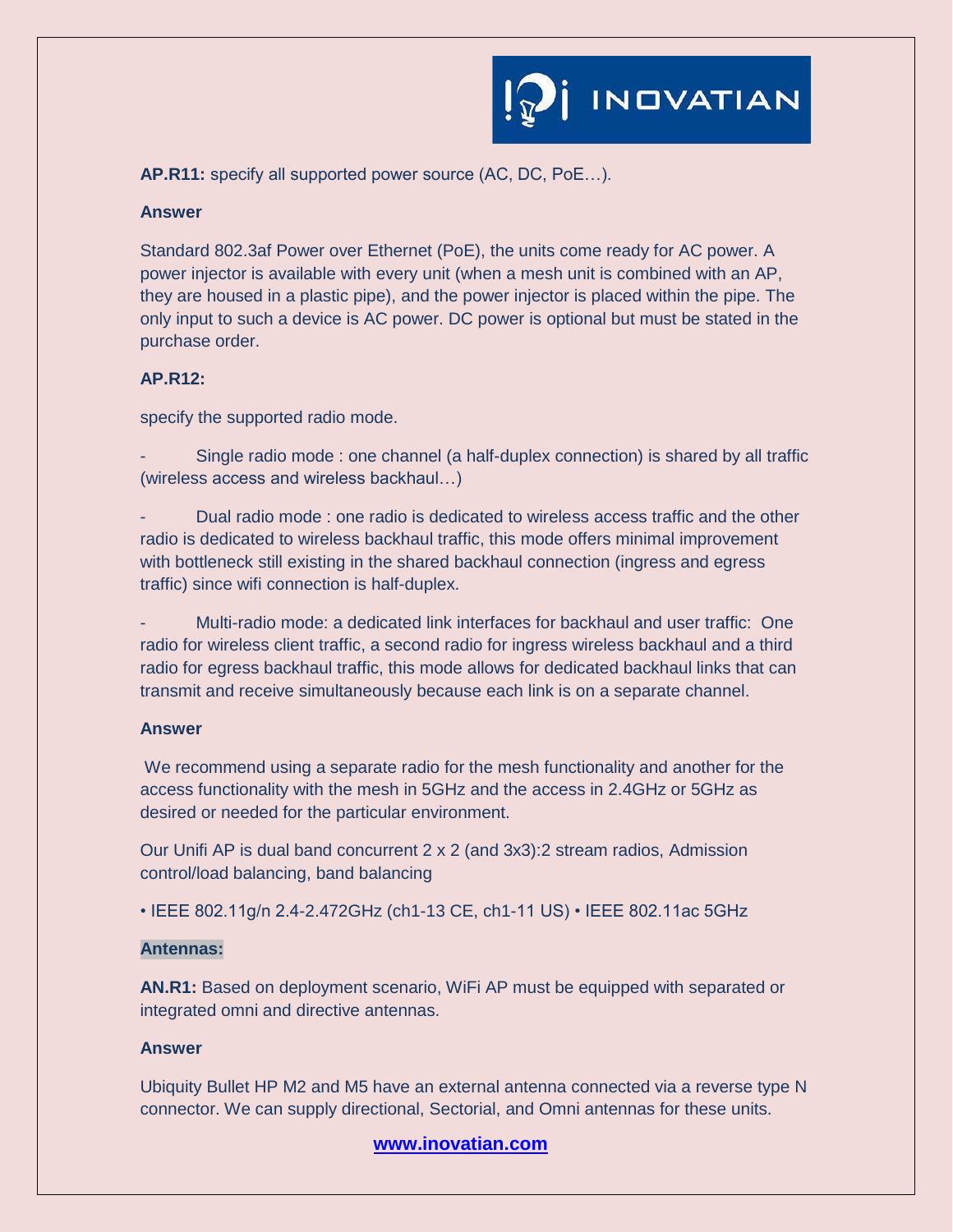

UniFi AC Pro AP having (3) Dual-Band Antennas, 2.4 GHz: 3 dBi, 5 GHz: 3 dBi

**AN.R2:** Antennas shall ensure coverage radius at least between 30-50 meters for indoor scenario and between 100-300 meters for outdoor case.

#### **Answer**

Feature available for both indoor and outdoor APs

**AN.R3:** Antennas shall support at least 2\*2 MIMO technologies.

#### **Answer**

Yes Feature Available for both indoor and outdoor APs on the UniFi product. Some UniFi models have 3 x 3 MIMO.

AN.R4: WiFi AP must support Mesh technology (compliant with IEE802.11s).

#### **Answer**

Yes Feature Available for indoor and outdoor APs

**AN.R5:** Antennas shall offer a good sensitivity for higher throughput.

# **Answer**

UniFi AC Pro AP

Integrated 5 dBi Omni (Supports 3x3 MIMO with Spatial Diversity)

### **Access Controller Requirements**

**AC.R1 :** the Access Controller shall be centralized and shall control and manage all AP (several WMN sites).

shall specify AC capacity: maximum number of AP.

#### **Answer**

UniFi Controller software can manage unlimited concurrent APs.

We also use an intelligent network switch on each mesh network at its connection to the internet. This switch provides full control over the various functions of the units, we use a 1Gbps switch that can simultaneously control 2000 users with 200APs.

**AC.R2 :** the Access Controller shall support a virtualized Server (VM) deployment.

shall specify the characteristic of the server.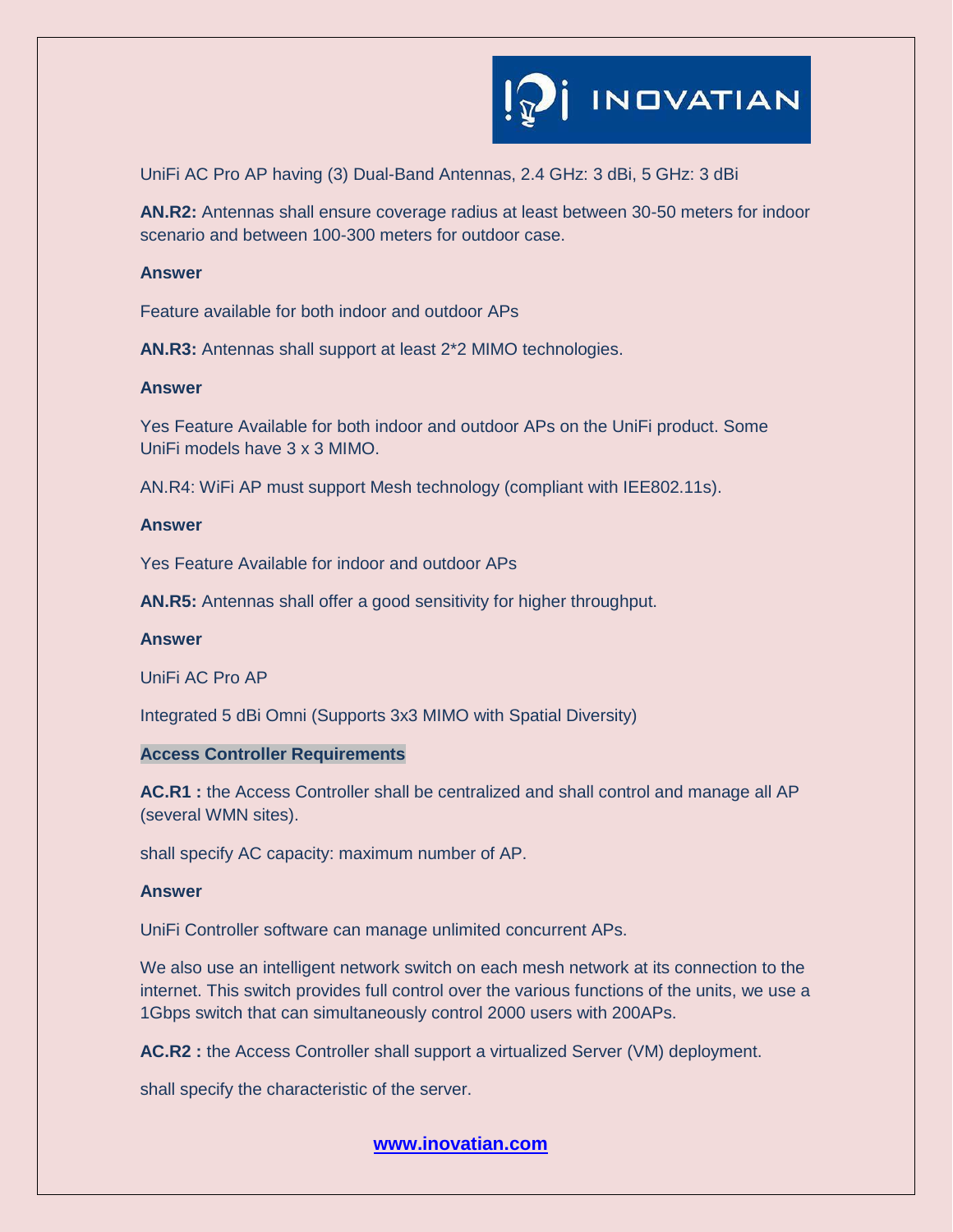**INDVATIAN** 

If the Access Controller couldn't be virtualized, shall specify the HW architecture and all technical requirement.

### **Answer**

UniFi Controller supports virtual server. However, this is only for the control of UniFi products. To support all units on the mesh and APs, we use an intelligent network switch with a centralized controller over the cloud that can connect to the various switches and control the various units.

# **OM & OSS Requirements**

**OM.R1:** describe the overall O&M centralized architecture, including AP management with AC.

# **Answer**

UniFi Controller's and the Switch Controller's open architecture allows you to include unlimited content while keeping development simple through the use of plain .html (hand code or use any editor of your choice). Testing is simple and immediate; simply reload changes from any browser. The software produces alerts and alarms to indicate faults in the network.

**OM.R2:** OM & OSS solution shall support Fault Management (Alarms), Performance Management (Kpis).

Each error either OMC or NE side that impact feature or need human intervention will raise a categorized alarm.

specify the main available Kpis (ie Max/AVG Throughput per AP and per User, Nb of concurrent/associated users per AP …)

### **Answer**

UniFi Controller and the Switch Controller allow operation of all APs and alerts on faults. Faults will generate alarms on the screen and can generate emails to be sent to the relevant parties. We can generate alarms for MAX throughput reached by a user, user using VoIP, user downloading video, number of concurrent users exceeding a threshold, capacity of network reached; number of users on an AP exceeds a threshold. Practically any statistic could be used to generate an alarm if exceeds a certain level.

**OM.R3:** FM External interface: OMC shall offer bi-directional northbound interface toward a Temip like system (TMN compliant).

## **Answer**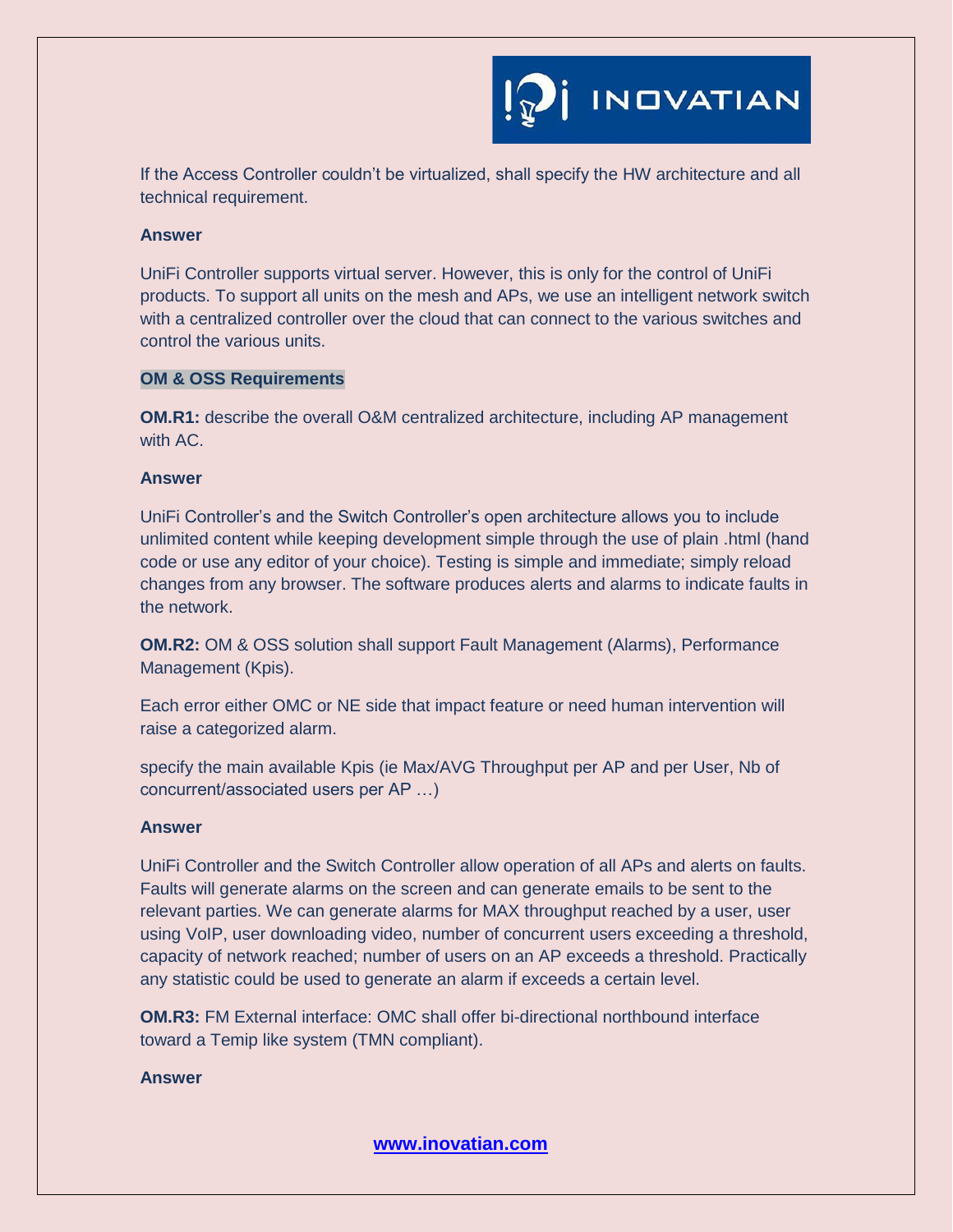

Support is available with UniFi Controller and the Switch Controller. Both generate TMN compliant alarms and alerts that can be integrated with Temip like system. We can also connect with HP Open view.

**OM.R4:** Maximum simultaneous user's sessions: describe administration of number of logged users & provide maximum number of simultaneous user's sessions.

#### **Answer**

UniFi Controller and the Switch Controller offer unlimited Number of Users Simultaneously. However, we recommend not more than 30 simultaneous user sessions on the same AP, The number of logged users per AP should not exceed 100. The number of users logged within a given network should not exceed 2000. To have more than 2000 users, we just need to use a larger switch.

**OM.R4:** AP shall be fully managed remotely (by AC or OSS tools), allowing downloading of system configuration, equipment software or system operation firmware changes.

#### **Answer**

One-click provisioning

• Downloads AP configurations from the cloud automatically

#### Simplified deployment

• Simplifies configuration by applying consistent configurations and firmware to a group of APs.

• Smart Meshing streamlines costly and complex deployment.

### **Monitoring**

- Enables quick views of the health of the network, APs, connected devices, and alerts.
- Provides detailed views of the AP status and client data.

#### Remote troubleshooting

- Speeds problem resolution across multiple sites with easy drill-down menus.
- Enables IT to perform troubleshooting commands from the cloud

# **Reporting**

- Creates scheduled or on-demand network and security reports.
- Delivers PCI-compliance reports for compliance.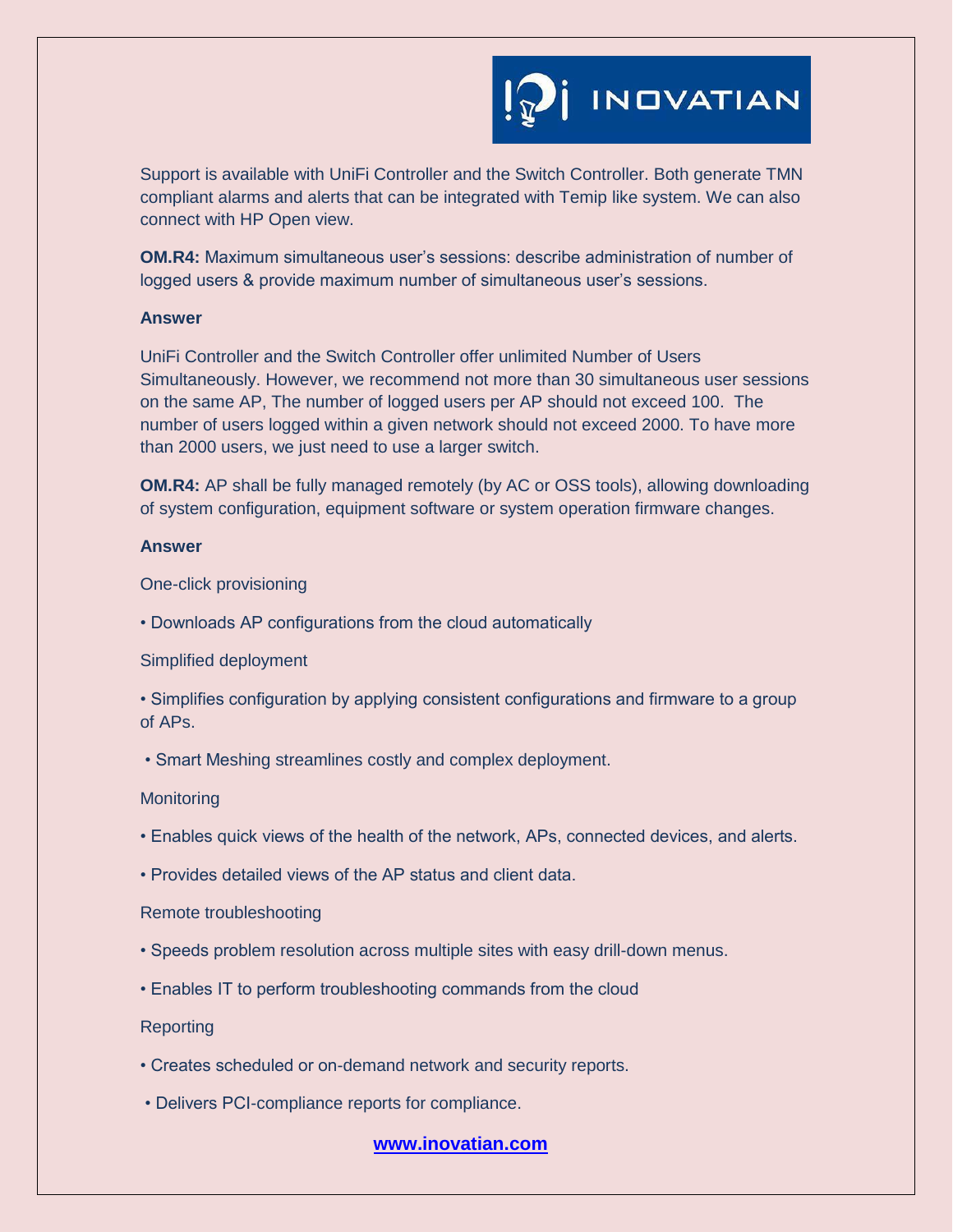# **Backhauling & Transmission Specification**

**Tran.R1:** MPGw shall support also optical interfaces to support huge traffic.

List the type and number of supported network interfaces for the backhauling in the proposed MPGw (indoor and outdoor). For the optical interface, the Vendor should list all supported SFPs.

### **Answer**

Our units connect to external devices via Ethernet. The switch that sits between the gateway and the cloud could be configured with an optical pigtail (SFP-10GCU1M)

**Tran.R2:** Wi-Fi AP should support the interconnection to its Wi-Fi controller across a layer-2 and layer-3 network.

### **Answer**

UniFi Controller and the Switch Controller (for InoMesh) have this support

**Tran.R3:** Both indoor and outdoor Wi-Fi AP must support the mesh networking for adhoc topologies and should be compliant with the IEEE 802.11s (amendment for mesh networking) standard.

If IEEE 802.11s is not supported, the Vendor should list the used proprietary protocol:

### **Answer**

IEEE 802.11a/b/g/n/ac

We also use one of two proprietary protocols: InoMesh that is a substantial modification of the OpenWRT and hyMesh™ which is a patented protocol also based on the OpenWRT.

**Tran.R4:** Routing is a fundamental characteristic of WMNs, it shall provide:

Reliability: The routing protocol should be able to reroute fast around failed nodes and broken links; upon the failure of a MP, it should be able to redistribute the orphaned clients among neighboring MP. For this property, fast reconfiguration and support of multiple gateways is essential.

Mobile user connectivity: To ensure seamless mobile user connectivity, the routing protocol should enable fast hand-offs.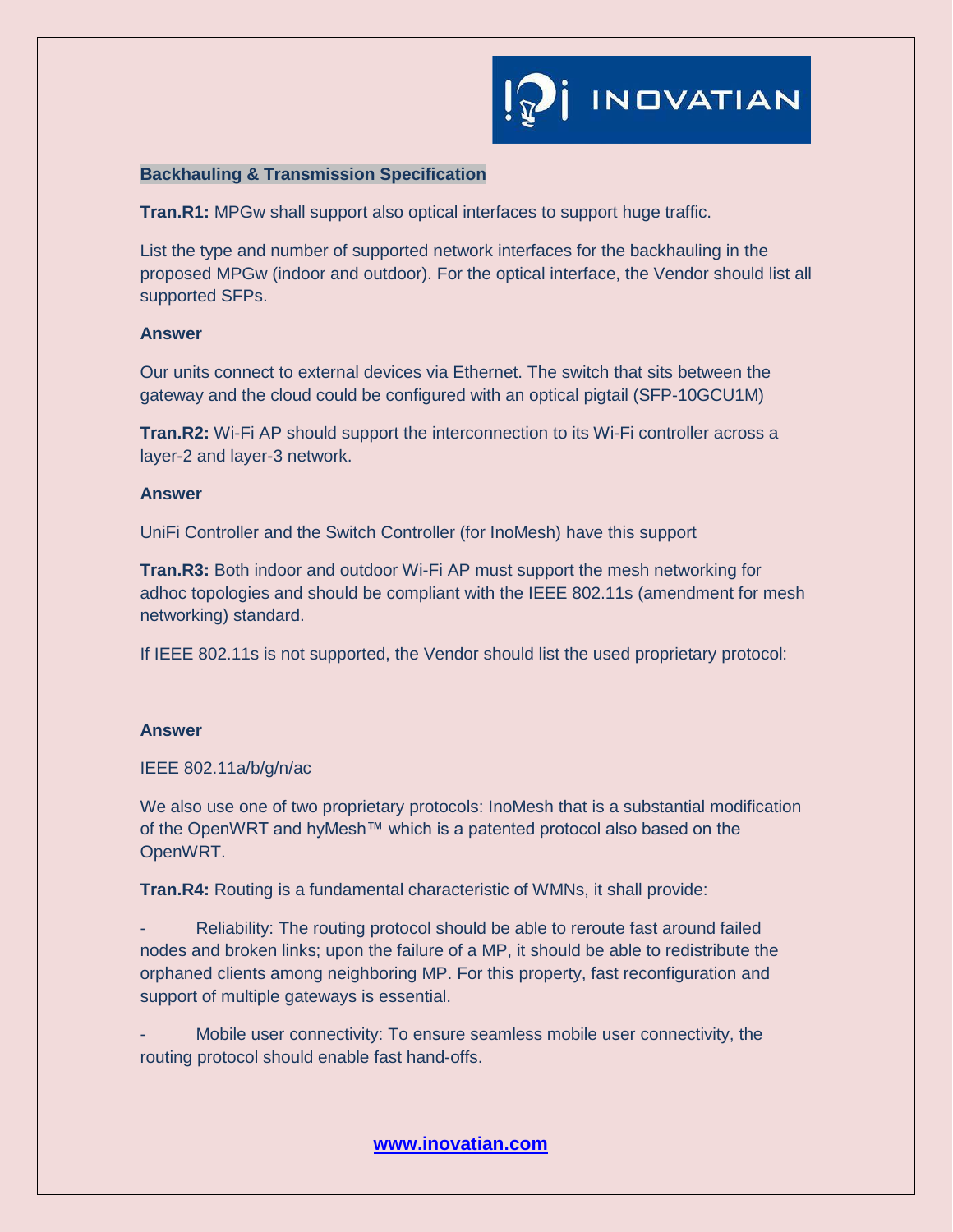

Scalability/efficiency: If the routing protocol has a high overhead, it will be impossible to scale the WMN to a large number of nodes.

- QoS: In addition to support from the medium access control (MAC) layer and the forwarding engine, selecting the ''best" routes for different traffic classes is an essential ingredient for QoS support. The radio link performance between hops shall be considered in the "best" routes metric calculation.

specify all routing protocol supported by WMN solution.

#### **Answer**

The WMN supports proprietary Layer2/Layer3 routing protocol.

The routes are chosen based on the best RSSI which in the case of WiFi translates to the best speed.

The overhead of the protocol used is minimal. By avoiding looping and the hidden node problem, we removed a lot of the waste of other mesh standards including the 802.11s.

InoMesh provides the capability to test any individual hop for speed and can provide RSSI information for each node of a hop.

The user connectivity is maintained through the switch that oversees the whole network. If a user moves between APs in the same mesh network, the switch will maintain its IP address that is bound to its MAC and will accordingly maintain the session.

**Tran.R5:** Wi-Fi AP must support IEEE 802.1Q VLAN tagging and the mapping of one or many SSID to a specific VLAN.

specify if Wi-Fi AP support IEEE 802.1ad Q-in-Q.

#### **Answer**

Multiple SSIDs and VLANs are supported for high-speed Internet access and other services

**Tran.R6:** specify which spanning-tree versions are supported in its Wi-Fi AP

## **Answer**

STP supported